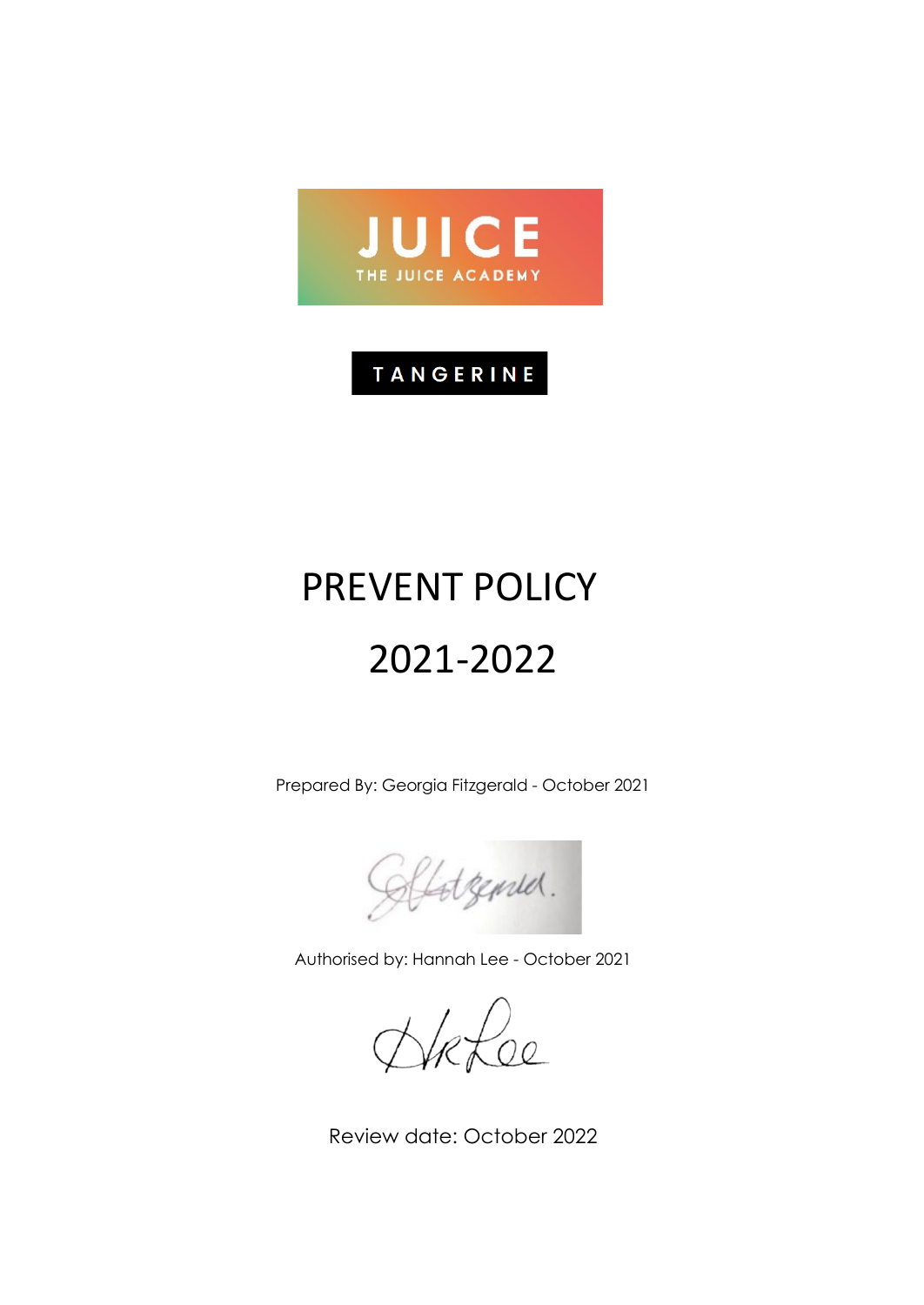## **INTRODUCTION**

The main aims of this policy are to ensure that staff are fully engaged in being vigilant about raising awareness; that they overcome professional disbelief that such issues will not happen at The Juice Academy and ensure that we work alongside other professional bodies and agencies to ensure that our apprentices and staff are safe from harm.

Radicalisation is defined as the act or process of making a person more radical or favouring of extreme or fundamental changes in political, economic or social conditions, institutions or habits of the mind. Extremism is defined as the holding of extreme political or religious views.

At The Juice Academy, we are fully committed to safeguarding and promoting the welfare of all apprentices and staff members. We recognise that safeguarding against radicalisation is no different from safeguarding against any other vulnerability. At The Juice Academy, all employees and apprentices are expected to uphold and promote the fundamental principles of British values, including democracy, the rule of law, individual liberty and mutual respect and tolerance of those with different faiths and beliefs.

The principle objectives of this policy are that all staff will understand what radicalisation and extremism are and why we need to be vigilant. All apprentices and staff will know that The Juice Academy has policies in place to keep them safe from harm and that we regularly review our systems to ensure they are appropriate and effective.

The Juice Academy's curriculum promotes respect, tolerance, and diversity. Apprentices and staff are encouraged to share their views and recognise that they are entitled to have their own different beliefs which should not be used to influence others.

It is recognised that those with low aspirations are more vulnerable to radicalisation and, therefore, we strive to equip our apprentices and staff with confidence, self-belief, respect and tolerance as well as setting high standards and expectations for themselves.

#### **PROMOTING THE POLICY**

1) We will ensure that the policy is circulated amongst staff and apprentices, a copy of the policy will be made available for all employees, employers and apprentices.

2) The policy will be uploaded to The Juice Academy website

3) The policy will be made available to all staff via induction, training and other communication channels.

4) The apprentices will be introduced to the policy during their induction, and uploaded onto their shared cohort drive, accessible at all times. Training will include workshop delivery, 1:1 coaching and mentoring as well as on our website.

5) we also promote Prevent within the terms of our Contract for Services and commitment statement

Apprentices and staff are briefed during their Induction phase (1st month) about how to stay safe when using the Internet and are encouraged to recognise that people are not always who they say they are online. They are taught to seek help if they are upset or concerned about anything they read or see on the Internet.

The Juice Academy staff, contractors, associates and volunteers will undertake appropriate training to ensure that they are clear about their role and the parameters of their responsibilities including their statutory safeguarding duties.

Through various training opportunities within The Juice Academy, we will ensure that our staff are fully aware of the threats, risks and vulnerabilities that are linked to radicalisation; are aware of the process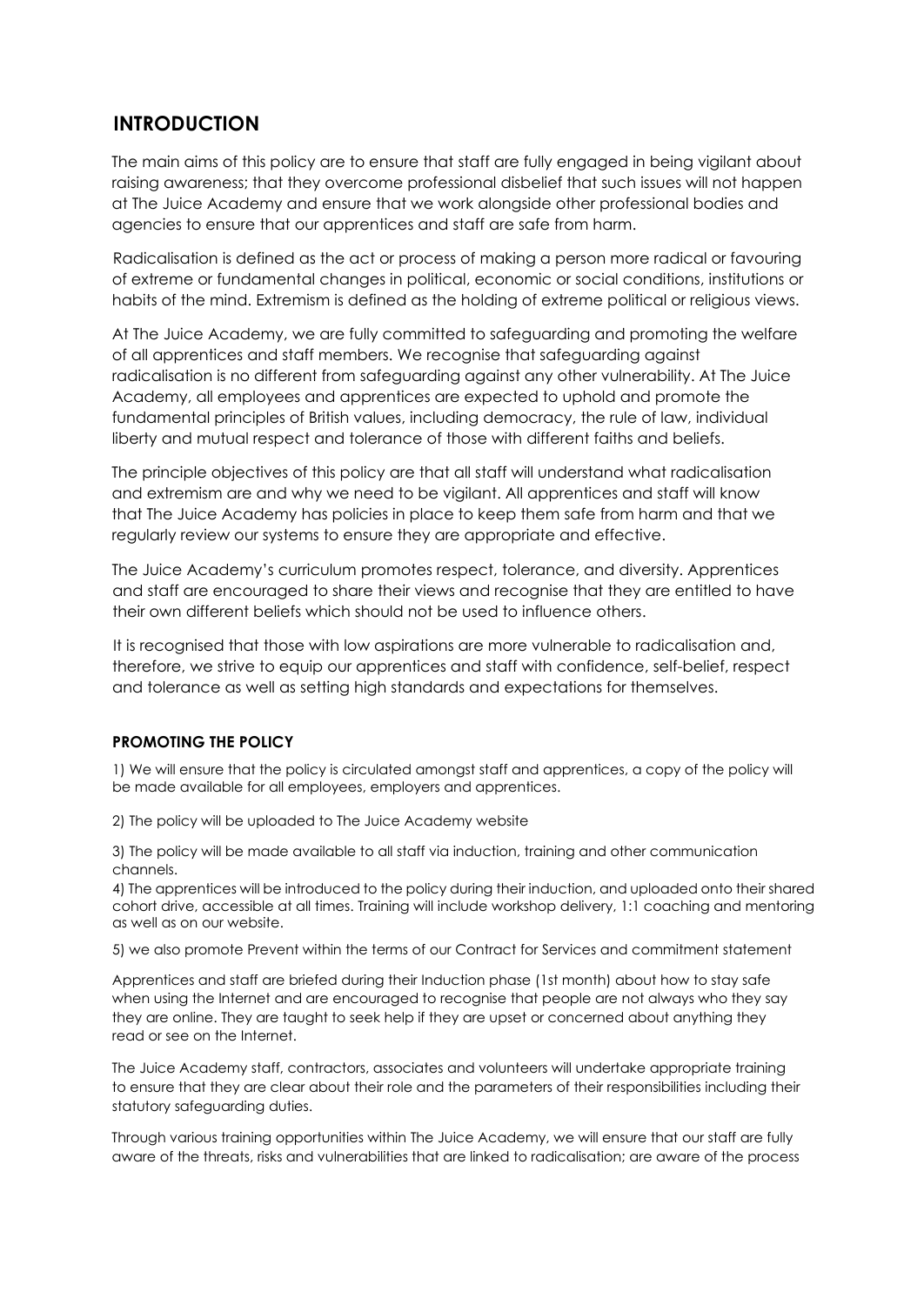of radicalisation and how this might be identified early on.

Employees and apprentices will commit to this policy their responsibility during the induction training and commitment statement. Employers will complete a Safeguarding and Prevent declaration where they will commit to their responsibilities.

## **PREVENT**

One aspect of safeguarding is the PREVENT duty, which requires the Education sector to have "due regard to the need to PREVENT people from being drawn into terrorism", supporting terrorism or being drawn into non-violent extremism.

Section 26 Counter-Terrorism and Security Act places a duty on certain bodies (specified authorities – listed in Schedule 6) regarding the above.

Guidance is issued under Section 29 of the Act:

- Respond to the ideological challenge of terrorism and the threat we face from those who promote it
- PREVENT people from being drawn into terrorism and ensure that they are given appropriate advice and support
- Work with sectors and institutions where there are risks of radicalisation that we need to address

## **PURPOSE OF PREVENT**

- PREVENT aims to safeguard vulnerable individuals (both adults and children) who may be at risk of potentially becoming involved in terrorist activities.
- It also aims to support institutions, such as schools, colleges and universities where this may happen.
- All frontline staff have a responsibility to report any instances where they think they have identified a Safeguarding issue to their Designated Safeguarding Officers.

## **RESPONSIBILITIES**

The Juice Academy has the primary legal responsibility. All staff, have a legal responsibility under the PREVENT Duty to make sure that:

- They have undertaken training in the PREVENT Duty as identified by their management
- They are aware of when it is appropriate to refer concerns about apprentices to the 'PREVENT officer' otherwise known as the provider's Designated Safeguarding Officers.
- They promote British values of "democracy, the rule of law, individual liberty and mutual respect and tolerance for those with different faiths and beliefs" into their practice.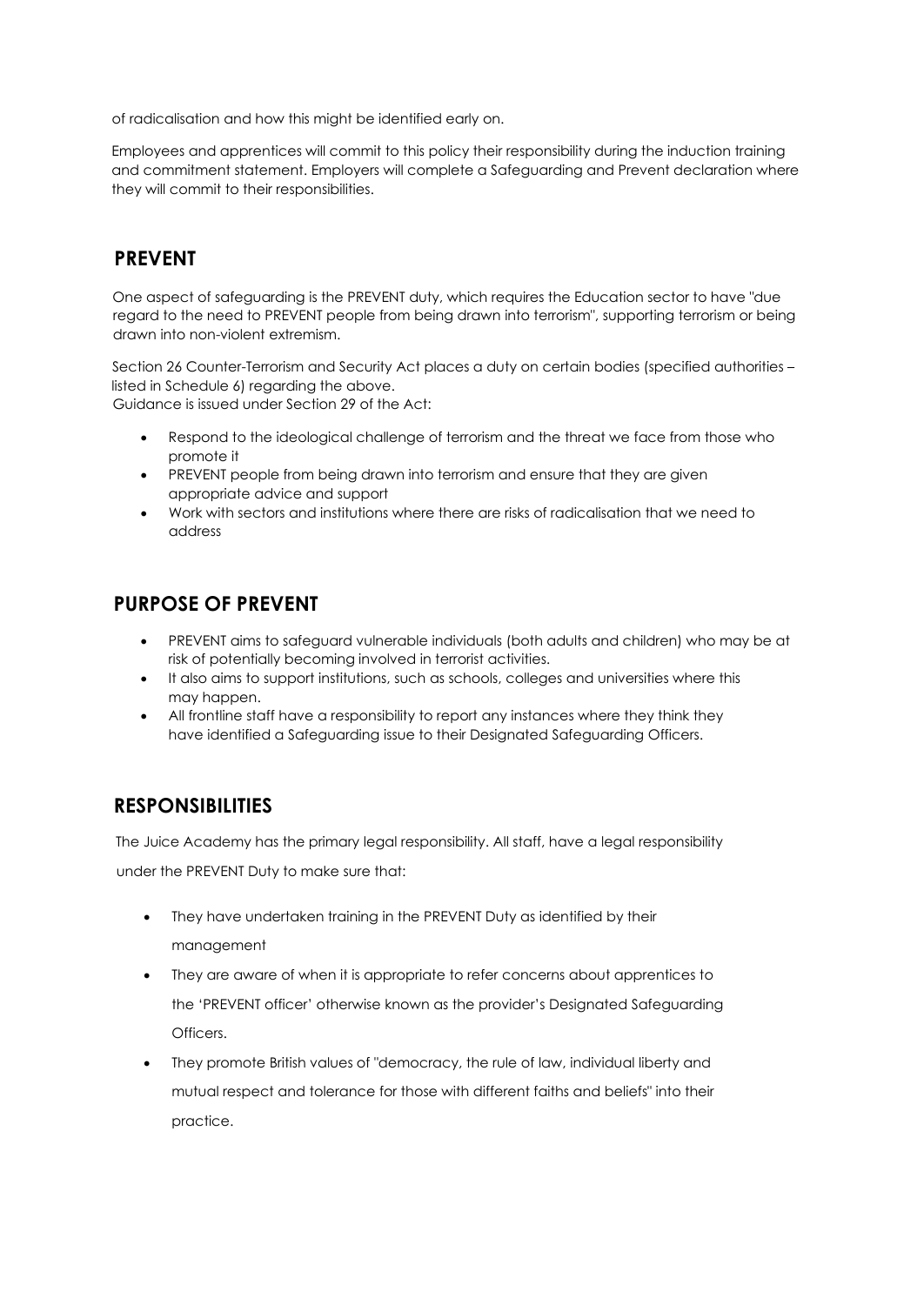## **THE PREVENT STRATEGY**

Will ensure that we:

- Respond to the ideological challenge of terrorism and the threat we face from those who promote it
- PREVENT people from being drawn into terrorism and ensure that they are given appropriate advice and support and work with sectors and institutions where there are risks of radicalisation which we need to address
- PREVENT people from extreme radicalisation by a combination of increasing awareness and improving knowledge on strong influencers and being able to identify early behavioural changes that should be reported.
- Have a clear and easily accessible internal and external reporting procedure for all.

We will follow the process:

- Concern arises- it's been brought to your attention a vulnerable person may be at risk or being radicalised
- Refer concern- complete referral form on the Main Provider [website](https://www.apprentify.com/policies/) and send to The Juice Academy DSO's
- Referral received- Safeguarding team (our DSO's and Apprentify team) to meet and discuss referral
- DSO reach out to individual- for further information, discuss anything in their life that might be making them vulnerable
- Referral review- Safeguarding team to discuss and determine action out of the following options:
	- 1. Internally manage- monitor the individual
	- 2. Refer to the policy- call the policy and/or anti-terrorist hotline 0800789321

The police will carry out a Police Gateway Assessment (PGA) to decide if the case is appropriate for Channel. If they refer to Channel, a panel will decide the risk of radicalisation. If the case doesn't meet the threshold for Channel, it will be referred to other safeguarding agencies for support or early help

## **RESILLIENCE TO EXTREMISM**

To ensure apprentices and employees are resilient to extreme narratives, we will:

- 1, Treat extremism like other safeguarding issues
- 2, Build up emotional intelligence and critical thinking skills
- 3, Facilitate open dialogue and honest realism
- 4, Increase knowledge of extremism and its roots
- 5, Focus on digital critical thinking and internet safety
- 6, Increase awareness of propaganda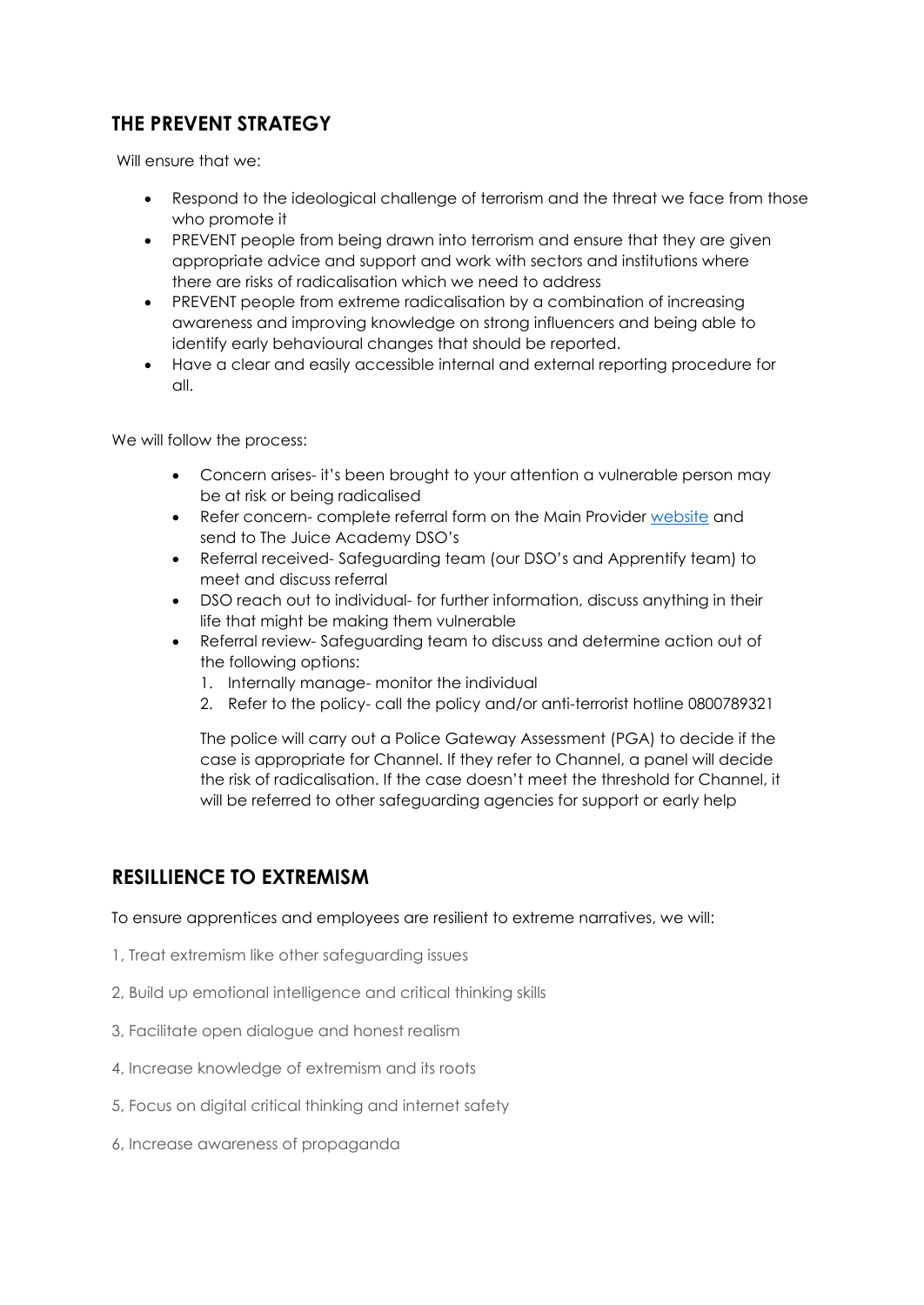- 7, Encourage positive social activism
- 8, Use the curriculum to implement the above

## **WHAT IS CONTEST?**

CONTEST is the Government's Counter Terrorism Strategy, published in July 2006 and refreshed in March 2009. The aim of the strategy is 'to reduce the risk from international terrorism, so that people can go about their lives freely and with confidence.' CONTEST has four strands, often known as the four Ps. The aims of the 4 Ps

are:

- PREVENT to stop people becoming terrorists or supporting violent extremism
- PURSUE to stop terrorist attacks through disruption, investigation and detection
- PREPARE where an attack cannot be stopped, to mitigate its impact
- PROTECT to strengthen against terrorist attack, including borders, utilities, transport infrastructure and crowded places

#### **WHAT IS EXTREMISM?**

The Government has defined extremism as "vocal or active opposition to fundamental British values, including democracy, the rule of law, individual liberty and mutual respect and tolerance of different faiths and beliefs". This also includes calls for the death of members of the British armed forces.

## **WHAT IS TERRORISM?**

An action that endangers or causes serious violence to a person/people, causes serious damage to property or seriously interferes or disrupts an electronic system. The use of threat must be designed to influence the Government or to intimidate the public and is made for advancing a political, religious or ideological cause.

## **WHAT IS RADICALISATION?**

People can be drawn into violence or they can be exposed to the messages of extremist groups by many means. The risk of radicalisation is the product of several factors and identifying this risk requires that staff exercise their professional judgement, seeking further advice as necessary. It may be combined with other vulnerabilities or may be the only risk identified. Potential indicators include:

- Use of inappropriate language
- Possession of violent extremist literature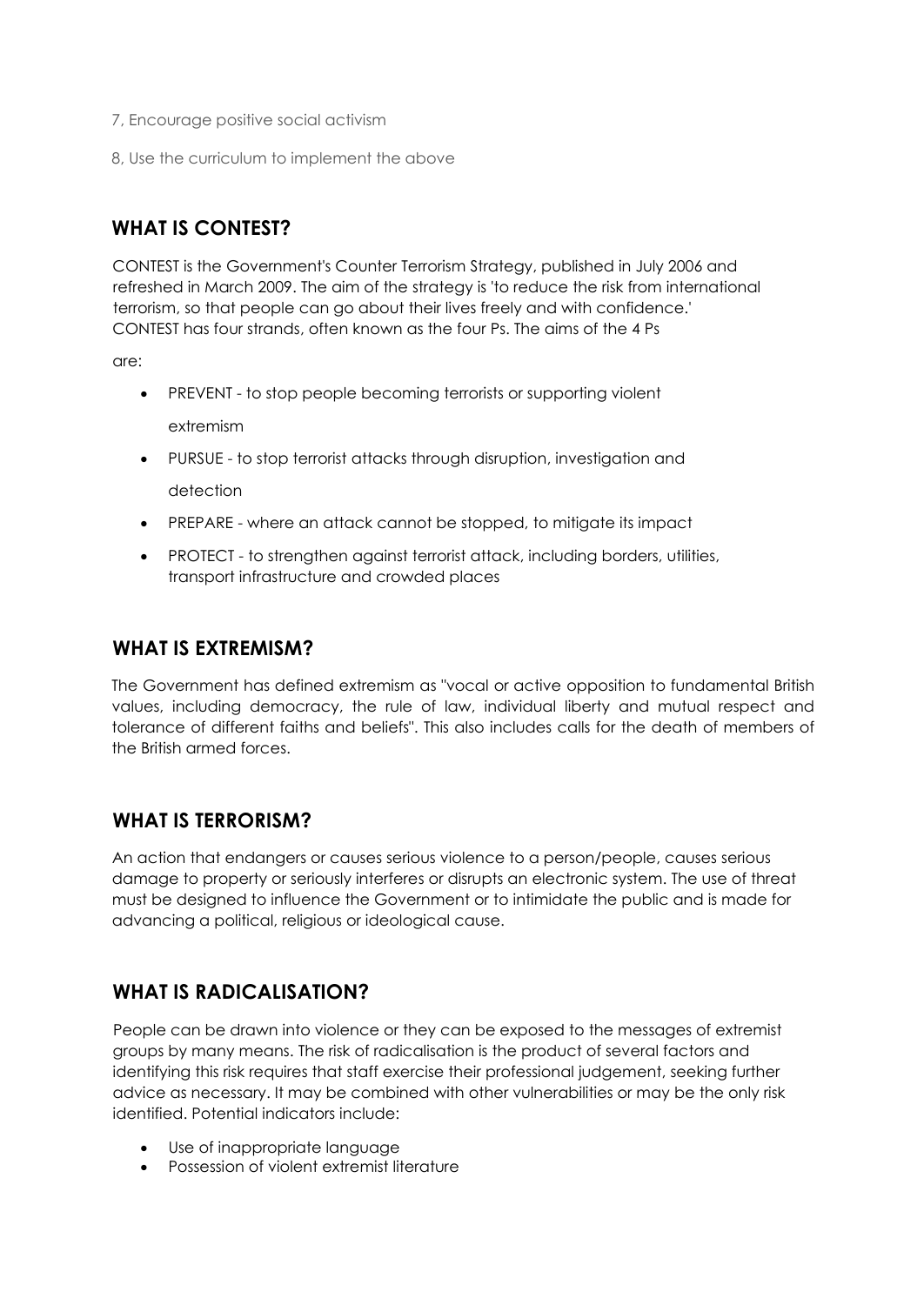- Behavioural changes
- The expression of extremist views
- Advocating violent actions and means
- Association with known extremists
- Seeking to recruit others to an extremist ideology

The Government has defined extremism as "vocal or active opposition to fundamental British Values", which include:

- Individual liberty
- Rule of law
- Democracy
- Mutual respect and tolerance of different faiths and beliefs.

This includes not discriminating against those with protected characteristics (Equality Act 2010), namely:

- Age
- Disability
- Gender reassignment
- Marriage and civil partnership
- Pregnancy and maternity
- Race
- Religion and belief
- Sex
- Sexual orientation

#### **IDENTIFY THE INDICATORS**

In order to identify indicators of changes in behaviour of employees and apprentices, during sessions, whether it be online or face-to-face, we will always have a facilitator that could pick up on behaviours that potentially a tutor wouldn't, due to focusing on their training delivery. We will have 1:1 phone calls and catch ups with apprentices. We will be vigilant for indicators through learner feedback, work scrutiny, emails and cohort WhatsApp groups and social media activity, where The Juice Academy social media accounts follow apprentices' accounts.

## **WHAT IS CHANNEL?**

Channel is an early intervention multi-agency process designed to safeguard vulnerable people from being drawn into violent extremist or terrorist behaviour. Channel works in a similar way to existing safeguarding partnerships aimed at protecting vulnerable people.

#### **WHO DOES CHANNEL WORK WITH?**

Channel is designed to work with individuals of any age who are at risk of being exploited by extremist or terrorist ideologues. The process is shaped around the circumstances of each person and can provide support for any form of radicalisation or personal vulnerabilities.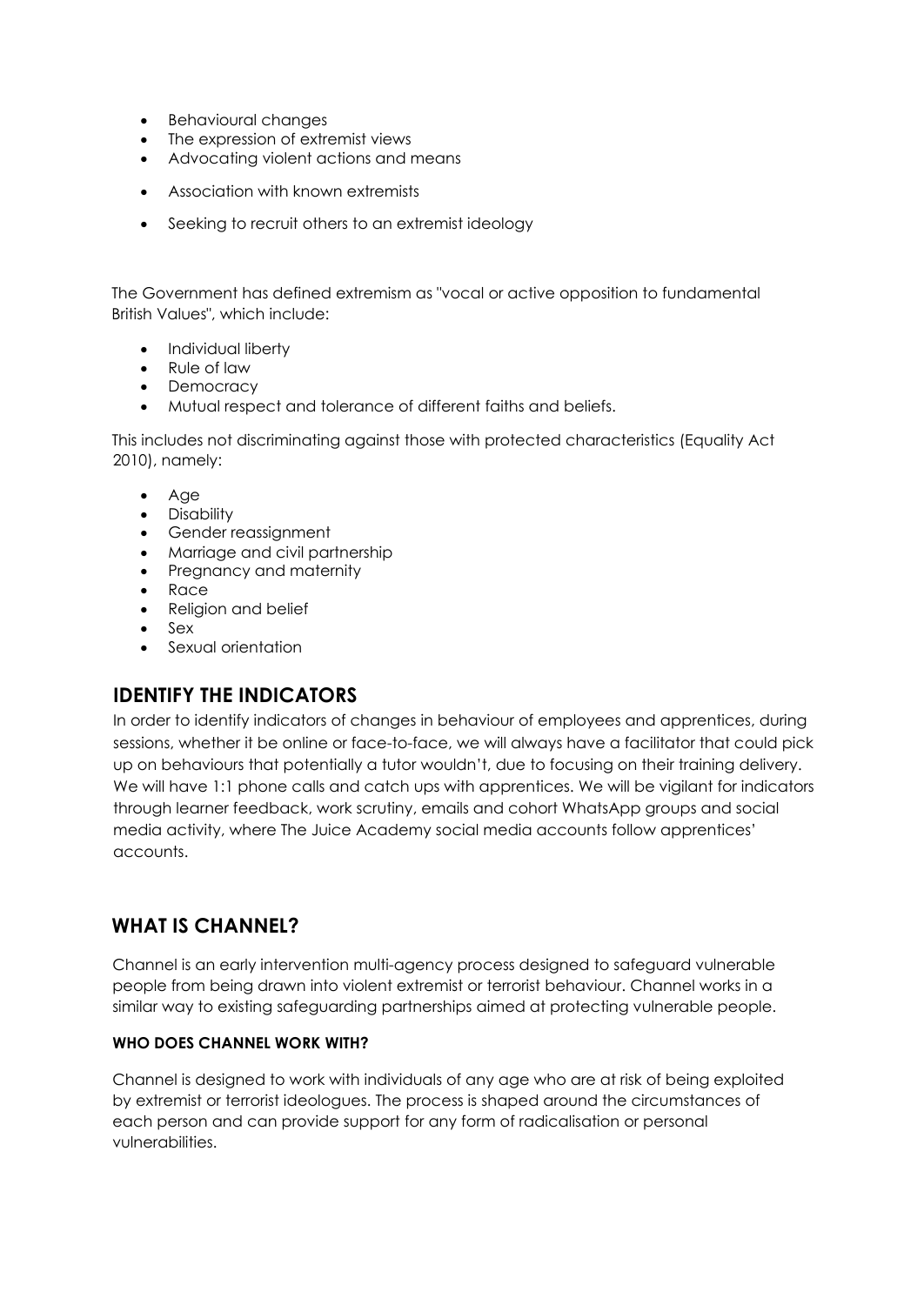Each Channel Panel is chaired by a local authority and brings together a range of multiagency partners to collectively assess the risk and can decide whether a support package is needed. The group may include statutory and non-statutory partners, as well as lead safeguarding professionals. If the group feels the person would be suitable for Channel, it will look to develop a package of support that is bespoke to the person. The partnership approach ensures those with specific knowledge and expertise around the vulnerabilities of those at risk can work together to provide the best support.

#### **WHAT DOES CHANNEL SUPPORT LOOK LIKE?**

Channel interventions are delivered through local partners and specialist agencies. The support may focus on a person's vulnerabilities around health, education, employment or housing, as well as specialist mentoring or faith guidance and broader diversionary activities such as sport. Each support package is tailored to the person and their circumstances.

#### **HOW WILL THE PERSON BE INVOLVED IN THIS PROCESS?**

A person will always be informed first if it's felt that they would benefit from Channel support. The process is voluntary, and their consent would be needed before taking part in the process. This process is managed carefully by the Channel Panel.

#### **WHO CAN MAKE A REFERRAL?**

Anyone can make a referral. Referrals come from a wide range of partners including education, health, youth offending teams, police and social services.

#### **WHAT HAPPENS WITH THE REFERRAL?**

Referrals are first screened for suitability through a preliminary assessment by the Channel Coordinator and the local authority. If suitable, the case is then discussed at a Channel panel of relevant partners to decide if support is necessary. Raising a concern If you believe that someone is vulnerable to being exploited or radicalised, please use the established safeguarding or duty of care procedures within your organisation to escalate your concerns to the appropriate Officers, who can raise concerns to Channel if appropriate.

## **REPORTING A CONCERN**

All staff will adhere to the following guidelines:

- Inform our Designated Safeguarding Officers as soon as possible.
- Inform our Main training provider partner. The most efficient way to do this is to report it via the relevant form on their [website.](https://www.apprentify.com/)
- Maintain confidentiality and do not discuss with others
- Stay calm

## **INVESTIGATION**

If any member of staff has a Prevent issue brought to their attention, they must treat it as a matter of urgency and contact one of our Designated Safeguarding Officers. Any concern must be documented using the form on the Main Provider website within 2 hours of the disclosure. Unless the individual/s is in immediate harm, where the relevant authorities will be contacted immediately. In this situation ensure that the individual is accompanied and kept